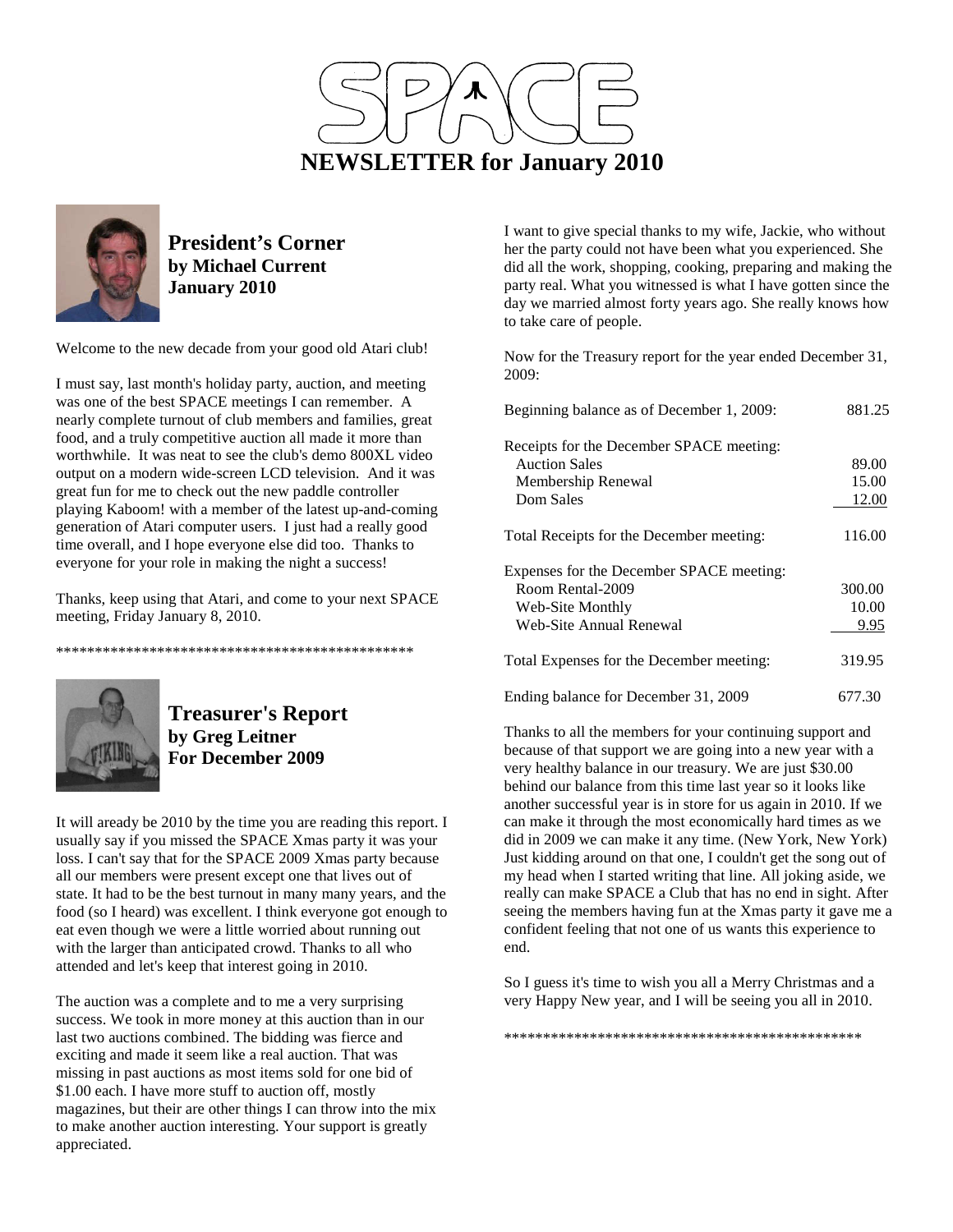#### **Secretary's Report By Steven Peck For December 2009**

No minutes were submitted in time for this Newsletter.



**BBS** Corner **By Nolan Friedland** For January 2010

If anyone has any comments, suggestions, ideas, or submissions for the BBS Corner column or the SPACE BBS web site, you may email them to me, Nolan Friedland, at the address shown on the back of this newsletter under the "CLUB OFFICIALS" section.

From: Michael Current [michael@mcurrent.name] Sent: Sunday, December 20, 2009 9:06 PM Subject: New STe-demo from MJJ Prod

New STe-demo from MJJ Prod December 14th, 2009

Strider of MJJ Prod writes:

MJJ Prod released a new STE demo last month at Alchimie 2009. It is called 'Realtime'. It requires a STE or Mega STE with at least 1 MB of memory.

The archive "REALTIME.ZIP" contains the executable file whereas "REALTIME.ST.ZIP" contains the disk image for emulators.

» Download Realtime executable file http://files.dhs.nu/files\_demo/realtime.zip » Download Realtime disk image http://files.dhs.nu/files\_demo/realtime.st.zip » At Pouet Net